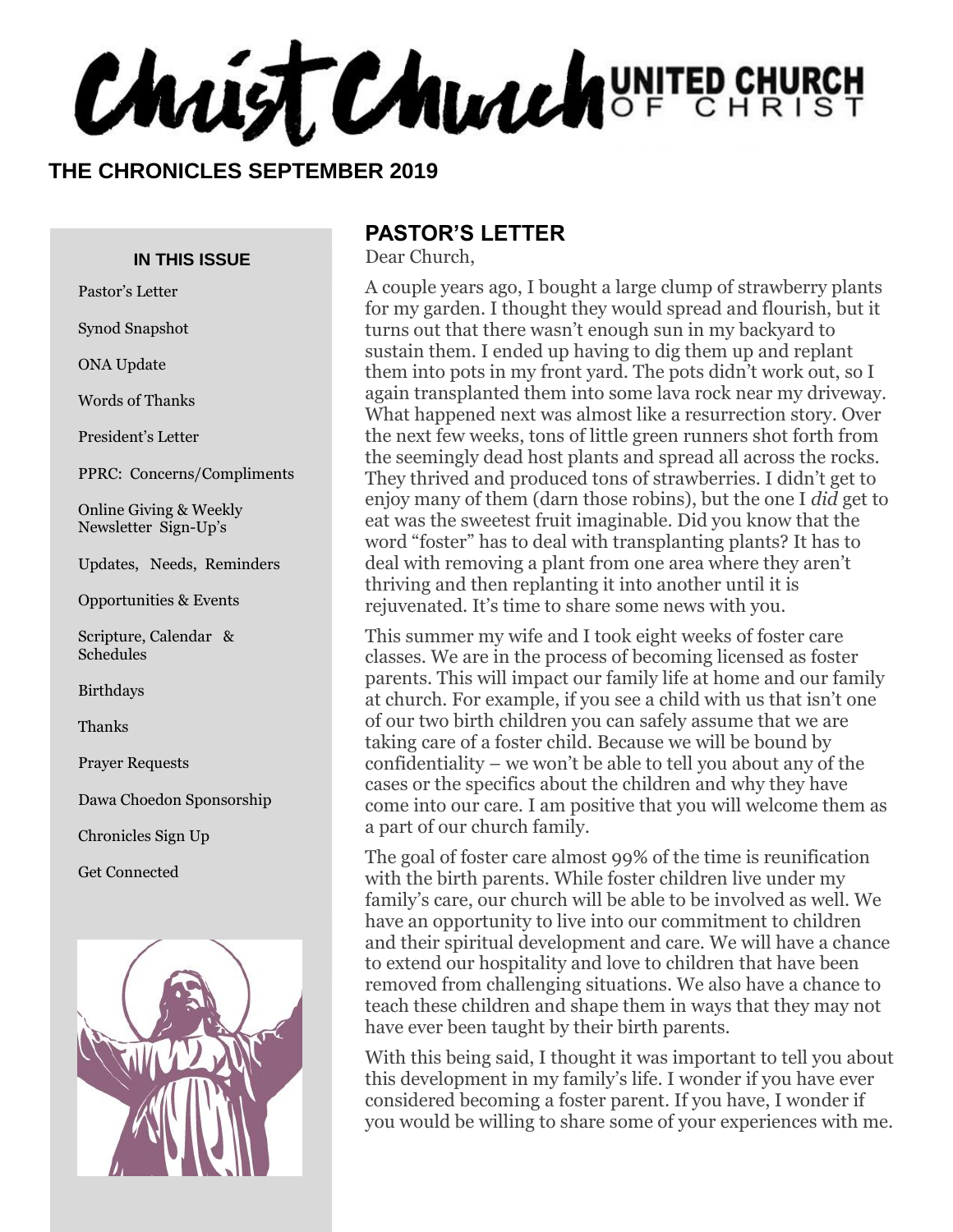I am excited to face into this upcoming fall with you. As the seasons change, we change as well. I am hopeful that our church community can continue to bring a spirit of positive change in the lives of our neighbors and children. We can show them love and care just as Jesus has shown us.

With gratitude, Pastor Dan Stark  $180-$ 

### **SYNOD SNAPSHOT: RESOLUTIONS**

At General Synod 31 in Baltimore the General Minister of the UCC announced an initiative called the Three Great Loves. The UCC committed itself to the love of neighbor, children, and creation. During this year's Synod in Milwaukee, all three of these great loves were on display in the resolutions. Last month I wrote about the resolutions concerning love of creation. This month I want to share a little bit about the resolutions involving love of neighbor.

One resolution which came to the floor has been swirling around the headlines lately. Several presidential hopefuls have talked about abolishing for-profit private prisons. *A Resolution of Witness to Abolish the Growth and Existence of Private Prisons,* calls the United Church of Christ to actualize our affirmation against private prisons with the end goal of abolishing them. Specifically, this resolution calls for appropriate legislation accompanied by oversight mechanisms of U.C. Congress, State legislatures, and local governments to immediately require existing private prisons to provide optimum spiritual, medical, physical and mental health care as well as safety measures. The resolution passed with little discussion except for those who wanted to take the resolution *further*  (which would have fundamentally changed the nature of the resolution).

Another resolution which passed was *A Resolution of Witness Addressing the State of Global Forced Migration.* Global migration goes beyond the rhetoric we have heard in the US about our southern border. It is a *global* concern. In addition to affirming inclusivity and rejecting divisive discourse, this resolution called upon the wider church to learn about global migration. It also called upon church of the UCC to participate, engage, and advocate for displaced people and to take efforts to dismantle racism and discrimination. It also called on the U.S. Government to take the matter of global migration seriously and participate in United Nations efforts to address the issue. Finally, the resolution urges all settings of the church to advocate for the US to work closely with the global community and partners.

Two weeks ago, a white supremacist gunned down 22 persons in an act of terrorism at an El Paso Walmart. Taking the rising threat of this ideology seriously, the General Synod passed *A Resolution of Witness Denouncing Acts of Violence, Hatred, and Racism Carried out in the Name of Neo-Nazi and White Supremacist Ideologies.* This resolution began by asking the church "to denounce all forms and expressions of white supremacist hatred" and "to speak and act in solidarity with all who are the targets of hate speech and actions." It also encouraged each congregation to work with organizations of other faiths in efforts to promote racial justice. The deliberation of the committee assigned this resolution added language about how to respond to white supremacy and encouraged ongoing dialogue in our communities.

Once again, I want to reiterate that Synod resolutions are not legislative even though some of them call upon the US Government to act. They hold leaders accountable. However, the Synod resolutions are *not* ratified into law. I look forward to sharing a bit more about the resolutions from General Synod 32 in next month's Synod Snapshot on "Love of Children."

With gratitude, Pastor Dan

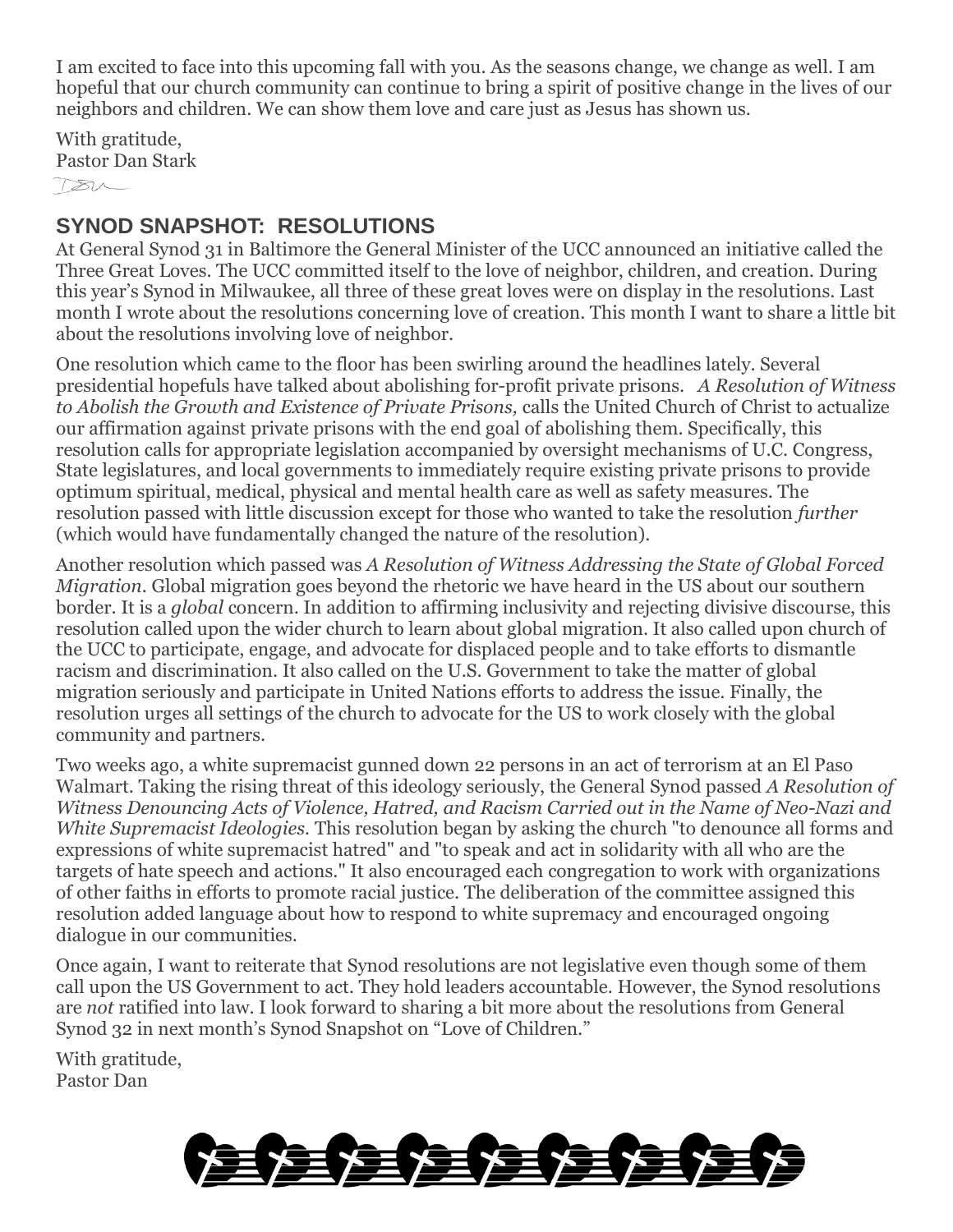### **ONA UPDATE**

Before the Church Council took a summer sabbatical, I gave a presentation on the *Open and Affirming Process* (process being the key word!). The process can take anywhere from 1 year to several years. Each church has a different pace in terms of exploring their history, what makes the church unique, and the relationships in the church family. I developed a slide show from a packet from *The Institute for Welcoming Resources* called the "Building an Inclusive Church Toolkit." I would love to show this presentation to our congregation some Sunday after worshipping this fall. With this being said, we have had a bit of a summer break. Things are going to get exciting and busy again at Christ Church in the next few weeks. Might you be interested in learning more or in participating in this process in some way? If you are interested but aren't sure how to get involved, please let me know and we can have a chat.

Becoming an Open and Affirming Church that is welcoming and inclusive of LGBTQ persons requires teamwork. In order to have teamwork one must have a team. I am happy to say that three interested individuals from our congregation have come forward to me to be a part of this ONA exploration team. Together, our team will train, study, pray, and figure out the best way to develop a welcome statement that is tailor-made for Christ Church. It would be wonderful if we could get 2 more persons for this team, so if you are interested please feel free to contact me at [pastor@uccmke.org](mailto:pastor@uccmke.org) or call me at 507-951-2856. I would love to have you participate in this part of our church's journey.

With gratitude, Pastor Dan

### **WORDS OF THANKS**

People of Christ Church, how blessed are we? We are very blessed indeed! This August we had a beautiful concert put on by our very own Brad and Nancy Charles and their friends, Kirk and Barb Hyder. The *Heart to Heart* quartet dazzled us with wonderful music and vocals. Additionally, everyone who participated in the concert by volunteering, attending, and donating towards our music and worship program really blew me away! There were some leftover bars and goodies from the concert that continue to bless me every time I go into the office and raid the freezer (although I hope they bless someone else soon!). On the evening of the concert we raised about \$1,400 dollars in donations towards a new piano for our sanctuary. This piano will be used during worship, future concerts, and for all sorts of celebrations we share together as a church. I am excited to share that the week before that event we had a very generous donation towards our music and worship program from a friend of Christ Church totaling \$50,000 in memory of her family. The gifts that were made towards our piano and worship will have long-reaching implications for the future of music and worship at Christ Church. So, people of Christ Church – how blessed are we? We are very blessed indeed!

-Pastor Dan

### **PRESIDENT'S LETTER**

Welcome back! I hope you've had a nice summer enjoying God's creation and are ready to return to church for a great new year. I am excited about the new year and look forward to worshipping with you. I'm also looking forward to growing together in fellowship. There are many opportunities for you at church and I pray you will find ways in this coming year to share your time and talents with your church family. Have you given thought as to what you can do this year at Christ Church to make a difference? God's work takes many hands - your hands, my hands, our hands. Dean Kothrade

Council President

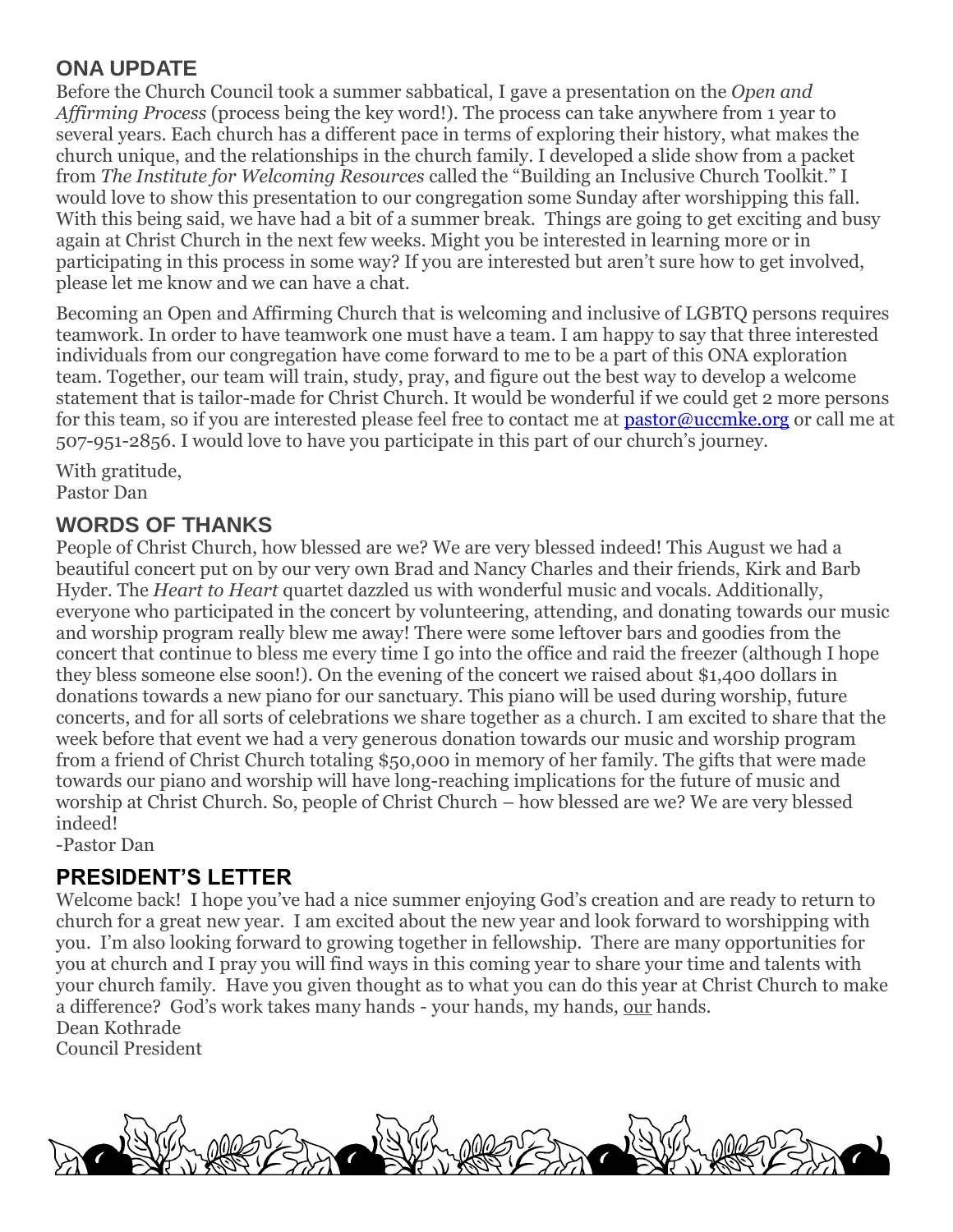### **? CONCERNS/? COMPLIMENTS**

The Pastor/Parish/Personnel Relations Committee (PPRC) has been revitalized at Christ Church. The purpose of this committee is to create an opportunity for congregational feedback in the form of compliments or concerns regarding the Pastor or any church staff member. The committee consists of Randene Wick, Dick Gaeth, and Dean Kothrade.

As of June 1, 2019, the committee will only accept **WRITTEN** compliments/concerns to discuss. For this reason there has been an email address created to contact the committee. That email address is [pprc@uccmke.org.](mailto:pprc@uccmke.org) If you prefer regular mail, there are pre-addressed envelopes available in the chapel and the plastic media rack located at the top of the Lenox Street steps to use when mailing a paper document.

All comments must be plainly stated, include dates and details of what the person would like to see more of (if a compliment); or what they disagree with and how it could be done differently (if a concern). We always seek constructive criticism in order to improve.

The communication can only address a single compliment/concern. Communications must be sent directly to the Pastor Parish Relations Committee to be reviewed. We are seeking your feedback to improve our church's ministry. Most likely, talking about an issue with someone else at church will not address the issue. By sharing your concerns with the PPR Committee your message will be heard and shared with the appropriate person/s. After meeting to review compliments/concerns, the committee will reply to the person who presented a communication to us in the format received (email/U.S. Mail).

All communications **must be signed** in order to be reviewed by the committee. If you prefer that your name is withheld from the staff member you have a concern with the committee will honor that request. Only the PPRC members will know who sent the communication.

Thank you for your support in making this procedure succeed in strengthening our church family. We look forward to hearing from you. Submitted by the PPRC Randene Wick, Dick Gaeth, and Dean Kothrade

### **SIGN UP: ONLINE GIVING**

Online giving is now a possibility! If you're in the pew and you'd like to give something other than cash or a check, you are encouraged to use your phone to visit [www.uccmke.org](http://www.uccmke.org/) and tap the [donate](https://www.paypal.com/cgi-bin/webscr?cmd=_s-xclick&hosted_button_id=D7W2VTZZBHZNU) button at the bottom. You can pay with an existing PayPal account or with any credit card. It's easy



and it saves your information for the next time you visit! Wondering what one of these weird scanny codes in the bulletin is? Give them a scan with a QR reader app on your phone and it will bring up the donation page! Want more information about online giving? See [Pastor Dan](mailto:dan_stark@att.net) or contact the church office at 414-481-3530. **Please only donate with a credit card using a Pay Pal account so the church doesn't incur costly fees**.

### **SIGN UP: WEEKLY NEWSLETTER**

If you're interested in receiving the *Christ Church Weekly*, contact the [Church Administrator](mailto:christ-church@att.net) (office@uccmke.org) to be added to the list (414-481-3530). Sign up sheets are also available at the information racks at the church entrances, then just drop it in the collection plate.

# **ICE CREAM SOCIAL BIKE/WALK EVENT UPDATE HELD JULY 27TH**

The Membership Committee held the ice cream social on Saturday, July 27<sup>th</sup> in the morning. We tried some new things this year. We had a bike/walk in conjunction with the Social which we met for at the church and then enjoyed a bike/walk at Humboldt Park. The weather was nice and sunny! Afterwards we went back to church where guests were given 1 food & 1 ice cream ticket. Sloppy Joes, Chips, beverages and Ice Cream Sundaes were served. A free will offering was accepted. Approximately 35 people attended. Thanks to everyone who was able to help and attend! Katelyn O'Brien, Membership Committee Chair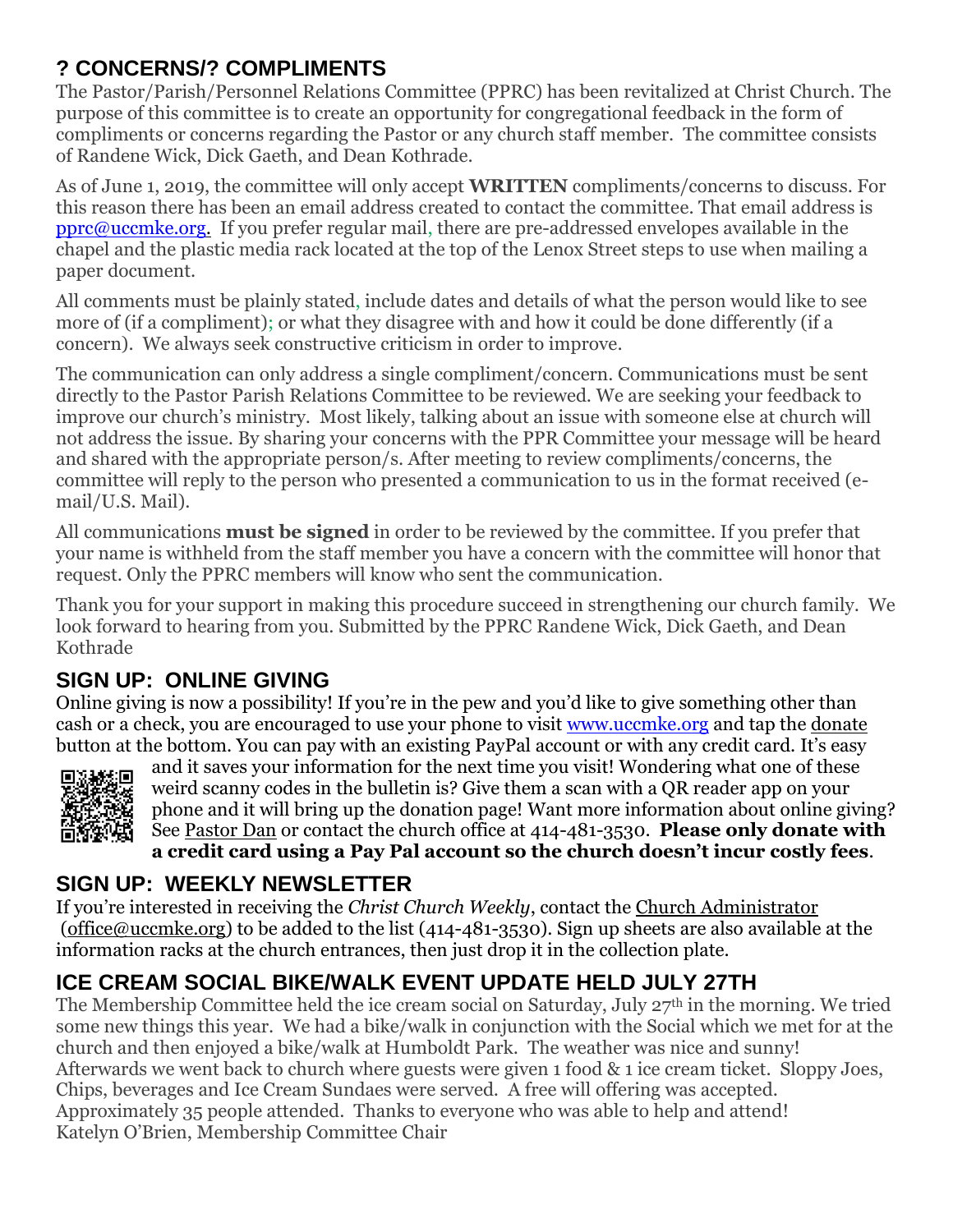### **SUNDAY SCHOOL UPDATE**

Sunday school will resume on Sunday, September 8<sup>th</sup>. Teachers will be bringing the kids to Humboldt Park for team building activities with the church picnic to follow. Please have kids dress accordingly.

\*Children from birth to Kindergarten will be in class with Laurel and Sandy.

\*Children in grades  $1<sup>st</sup> - 5<sup>th</sup>$  grade will be in class with Allison and Barb.

\*Children in 6th, 7th and/or 8th grade will be invited to participate during worship in church.

Barb Wells has joined our church as a new member this spring and will be the new Sunday school teacher this year. We are lucky to have such a talented teacher to join us and work with the kids. She has a lot of experience working with Christian Education (just ask her when you see her). She is creative and resourceful, which will be a great addition to the staff.

Families plan ahead….The next confirmation class will start next Fall of 2020. This will be available to kids in 6th, 7th and 8th grade.

Kim O'Brien, Christian Education chair

## **HEART TO HEART THANK YOU AND UPDATE**

Thank you to our Heart To Heart concert volunteers!

A big thank you to all of you who helped with the Heart To Heart concert! You each did your part to make the evening such a success. From cookie baking, to refreshment set up, to refreshment serving, to cash donations for reception, to greeters, to handing out programs, to ushering, to selling CDs, to singing with the Praise Team. It takes many hands (and voices) to put on a program and we couldn't have done it without YOU!

And thank you to all of our faithful friends who donated \$1,400.00 toward the purchase of our new piano!

## **NEEDS/OPPORTUNITIES**

Do you want to be part of something bigger than you? There are many opportunities here at Christ Church to use your many gifts and talents God has blessed everyone with.

The following is just a small list that might call out to you:

~Christ Church Council

~Committee Member: Membership, Stewardship, Christian Ed., Memorial, Property-Insurance, Social Concerns, Worship, Personnel

- ~Liturgist
- $\sim$ Ushering
- $\sim$ Greeting
- ~Coffee Hour Host(s)
- ~Adult Ed. leader
- ~Book Club
- ~Choir and/or Praise Team
- ~Divine Intervention (feeding the homeless)
- ~Prayer Chain
- ~Share and Care Members (our homebound members)
- ~Sisterhood Saturday



You can contact the church 414-481-3530, [office@uccmke.org](mailto:office@uccmke.org) and Debbie will put you in touch with the person that is leading your area of interest.

Being a member of an organization has a much richer experience the more involved you are! We hope you will consider one of these options or maybe you feel a calling to start something new! We look forward to hearing from you!

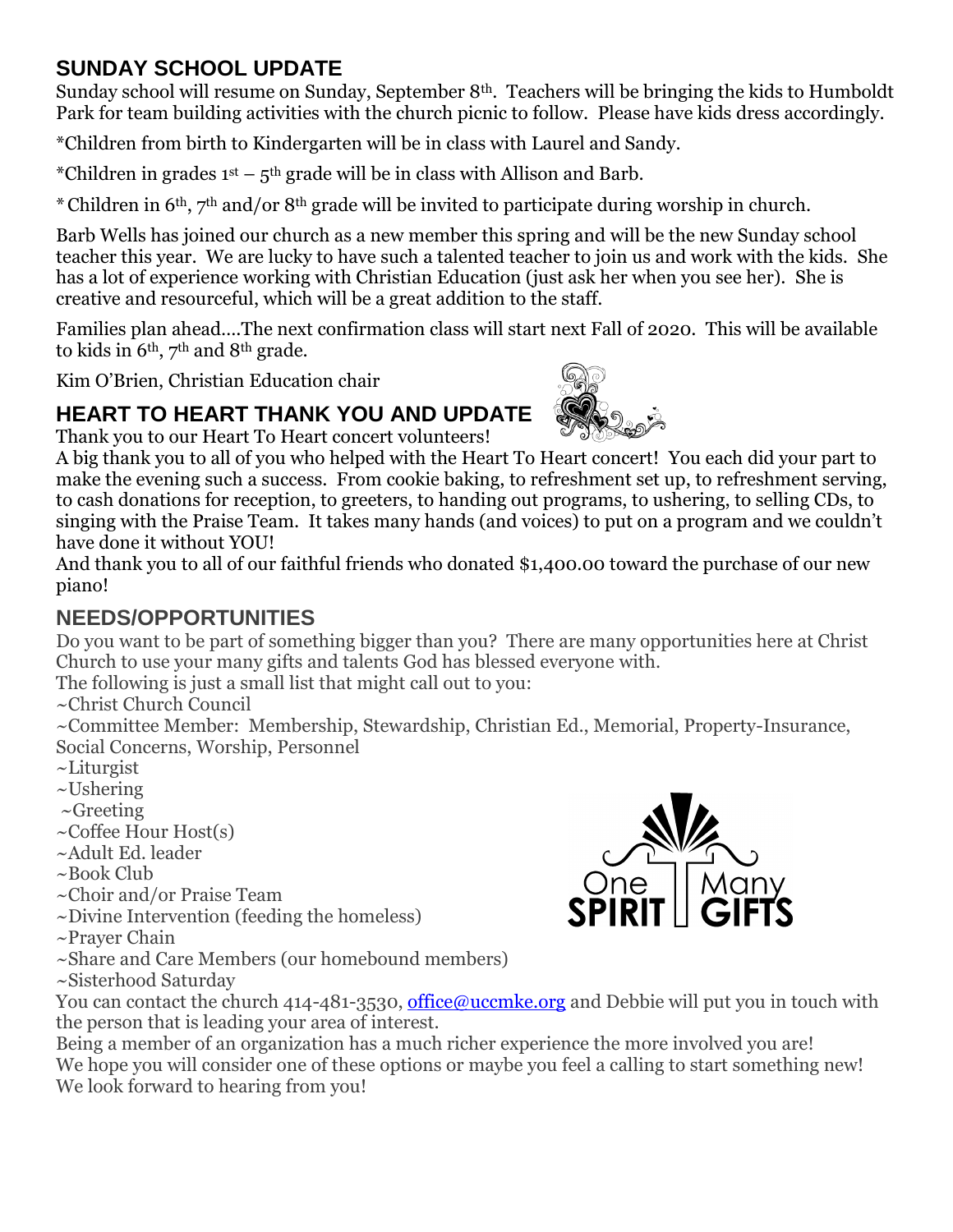### **PROPERTY COMMITTEE MEMBERS NEEDED**

We have been blessed with a large and wonderful building for our church activities and ministries. In order to maintain our property, we need to ensure that passionate and motivated people are equipped to care for it. If you are handy and are interested in joining the Property Committee, please contact the office at [office@uccmke.org](mailto:office@uccmke.org) or 414-481-3530

### **REMINDER-CHURCH LOST AND FOUND**

We have a lost and found basket in the church office on the front counter. Please place anything you might find in the church there or ask a council member or Joe Rogge, head usher to open the office to look for a lost item. Thank You!

#### S<sup>ovel</sup> Food<br>A Collection **OPPORTUNITY: BVCC FOOD & INFANT FORMULA PANTRY MONTHLY DRIVE SUNDAY SEPTEMBER 1ST-DONATION DROP OFF IS IN THE CHAPEL**

Requested items: Canned proteins such as: • Canned Soups (both cream and broth) • Peanut Butter • Jelly • Canned Vegetables • Canned Fruits & Juices • Cereal • Canned Tuna\*Mac & Cheese

## **RALLY DAY CHURCH PICNIC**

Please join your church family on Sunday, September 8th in Humboldt Park(picnic area #5), to enjoy our annual Rally Day picnic to celebrate the start of our church year. As usual there will be grilled goodies (brats, hamburgers, veggie burgers) buns, condiments, and drink options available. We will have a free will offering for these items, but we'd also ask that anyone coming to the picnic also bring a favorite dish to pass. Judy Borkowicz is required to bring her famous bean salad! It's delicious. Trust me.

Potlucks are a lot of fun and it gives us all a chance to show off our particular specialties (like Judy does!). So please bring desserts, side dishes, etc. to fill in for the lunch. We will be eating at around 11:30 and yes, there will be Bingo again this year.

Please come hungry and let's start our church year off right! Dean Kothrade

### **FUNDRAISER FOR BVCC-ANNUAL COIN DRIVE NOW THRU SEPT. 8TH FOOD WALK SATURDAY SEPT. 7TH 10:00AM**

This fundraiser is 2 part. The coin drive and a food walk on Saturday September  $7<sup>th</sup>$ . Both of these events are organized and sponsored by Lutheran Chapel of the Cross Church. The canister and Food walk forms will be outside of the Sanctuary now thru September 8<sup>th</sup> Sunday mornings. **Update:** Our canister is a little over 1/2 full now. Thank You!

## **OPPORTUNITY: 50/50 RAFFLE FOR ASLC FUNDRAISER**

The Social Concerns Committee will once again sponsor a 50/50 raffle for the AS  $\mathcal{R}^{\circ}$  am at Tippecanoe Church. Ticket sales will kick off Rally Sunday  $9/8$  and run thru Sunday  $10/6$  when  $\sum_{\text{m}}$  Il conduct the drawing. Ticket prices are: \$1.00/ticket, 6 for \$5.00 or arm length \$20.00(you produce  $\gamma$  rm). 50% of the proceeds go to the ASLC. The remaining 50% will be split between 3 1 st place 50%, 2nd & 3rd places 25% each. Please join in the fun and good luck! Sara Rogers, Mary Ann Mowery, Deb Hansen & Debbie Behling

## **OPPORTUNITY: CHRIST CHURCH BOOK CLUB**

Inviting all Christ Church members and their friends to our next book club meeting. We have fellowship time as well as thought provoking discussions about our book. We will be meeting on Sunday October 6th and discussing Angels Among Us by Wanda Rosseland. Books can be obtained at the library, Amazon, Ebay or your local bookstore. Hope you can join us! If you have any questions ask Carol Borchardt, Carol Dohoney, Debbie Hansen or Mary Ann Mowery

 $\odot$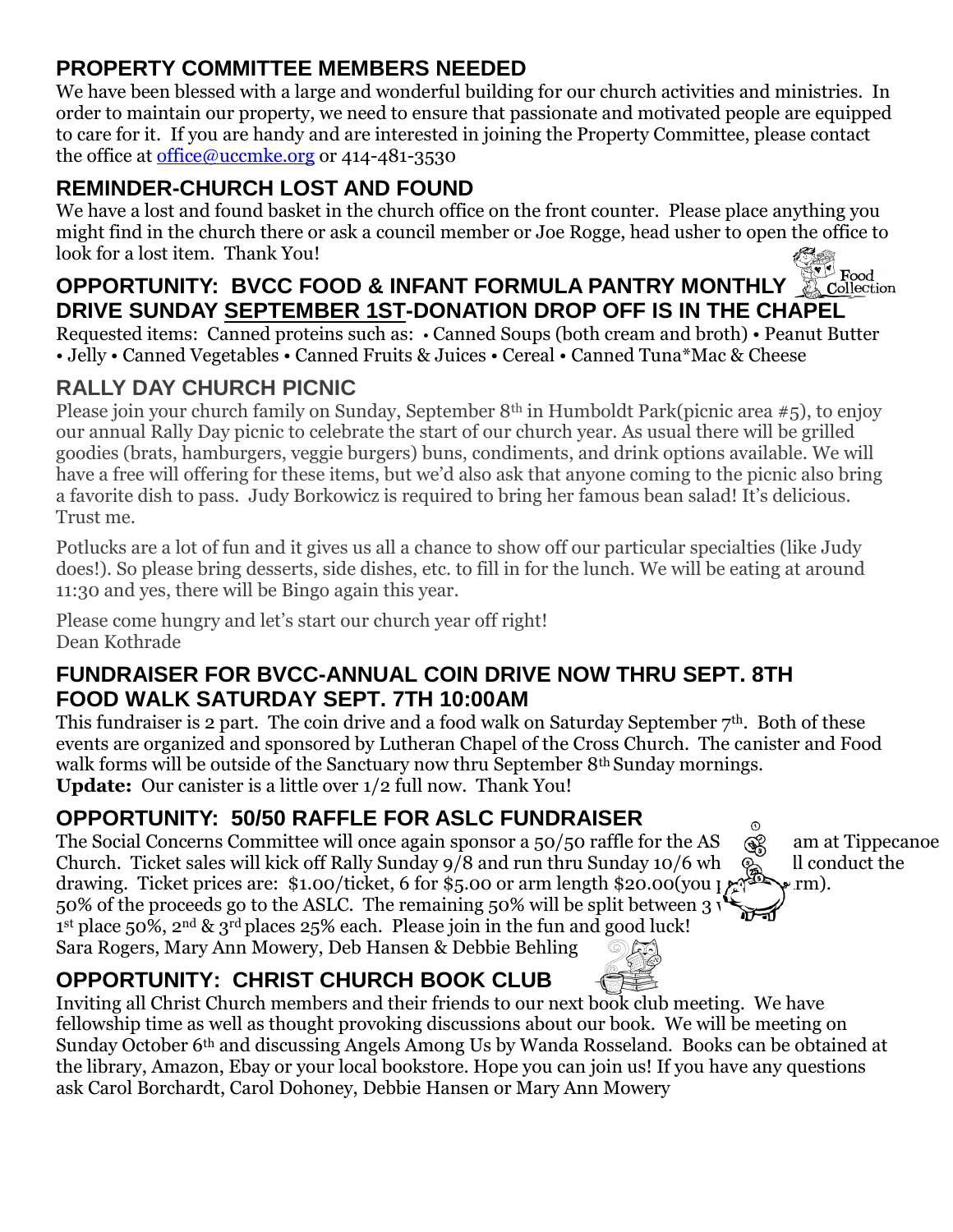### **OPPORTUNITY: OKTOBERFEST SPRUCE UP SATURDAY SEPTEMBER 21ST**

We will gather at 9:00 a.m. to prepare the Fellowship Hall, Kitchen and Stage for the upcoming Oktoberfest dinner and concert.

We plan to work until about noon and then share a light lunch.

If you would like to help please sign up on the sheet posted in the Fellowship Hall or contact Joan or Dick Gaeth (414)481-4435. Thank You.

## **LAST FERMENTING THE FAITH FOR THE SEASON SEPTEMBER 25TH**

Gathering the 4<sup>th</sup> Wednesday of the month at the Humboldt Park Beer Garden, 6:30-9:00 PM. Broaden your faith perspective by sharing views on various spiritual topics in a lighthearted social atmosphere of food and drink.



### **OKTOBERFEST DINNER & CONCERT FRIDAY OCTOBER 18TH 6:00PM-9:30PM AT CHRIST CHURCH**

You are invited to join in the fun as "Oktoberfest" returns to Christ Church.

The doors will open at 6:00 p.m. Dinner will be served at 6:30 p.m.

The menu includes: Bratwurst, Knockwurst, Bavarian Kraut, German Potato Salad,

Rye Roll, Dessert, and Coffee or Milk.

German Beer and Wine as well as Soft Drinks will be available for purchase.

A limited number of tickets for the dinner will be available beginning Sunday, September 8, 2019 through Sunday, October 13, 2019.

Dinner Tickets –\$ 8.00 Adults, 4.00 Children (11 and under)

*Get your tickets early. Oktoberfest 2014 sold out quickly.* 

Following dinner, at 8:00 p.m., we have the pleasure of listening to "Lausitz Brass" from Reichenbach Germany who will perform for us. The group is made up of college students majoring in Music Education. They will be touring the Southeast Association of the Wisconsin Conference as part of a cultural exchange between the conference and "The Evangelical Church of Berlin, Bradenburg, Silesea, and Upper Lusatia".

If you are only attending the concert, no ticket is required. A free will offering will be collected during the concert to help defray the group's travel expenses.

*We are looking for a few people to help with the food preparation, serving and clean-up for this event. If you can help, please contact Joan or Dick Gaeth or sign up on the sheet posted in the Fellowship Hall.*

*Proceeds will benefit the Christ Church UCC General Fund and the Bay View Community Center Roof Fund.*

### **OPPORTUNITY: DI SOS-DIVINE INTERVENTION SHARING OUR SUPPERS**

We once again we have the opportunity to serve, support and share fellowship with our neighborhood homeless in our community beginning in the month of December. The meals are served at Tippecanoe Presbyterian church at 125 W. Saveland Ave. as part of their "Winter warming roomovernight Prayer vigil" in a safe and organized program every night from December -March. If you would be interested in participating or would like more information please contact Debbie Behling 414-481-8454 or dbehling10@wi.rr.com.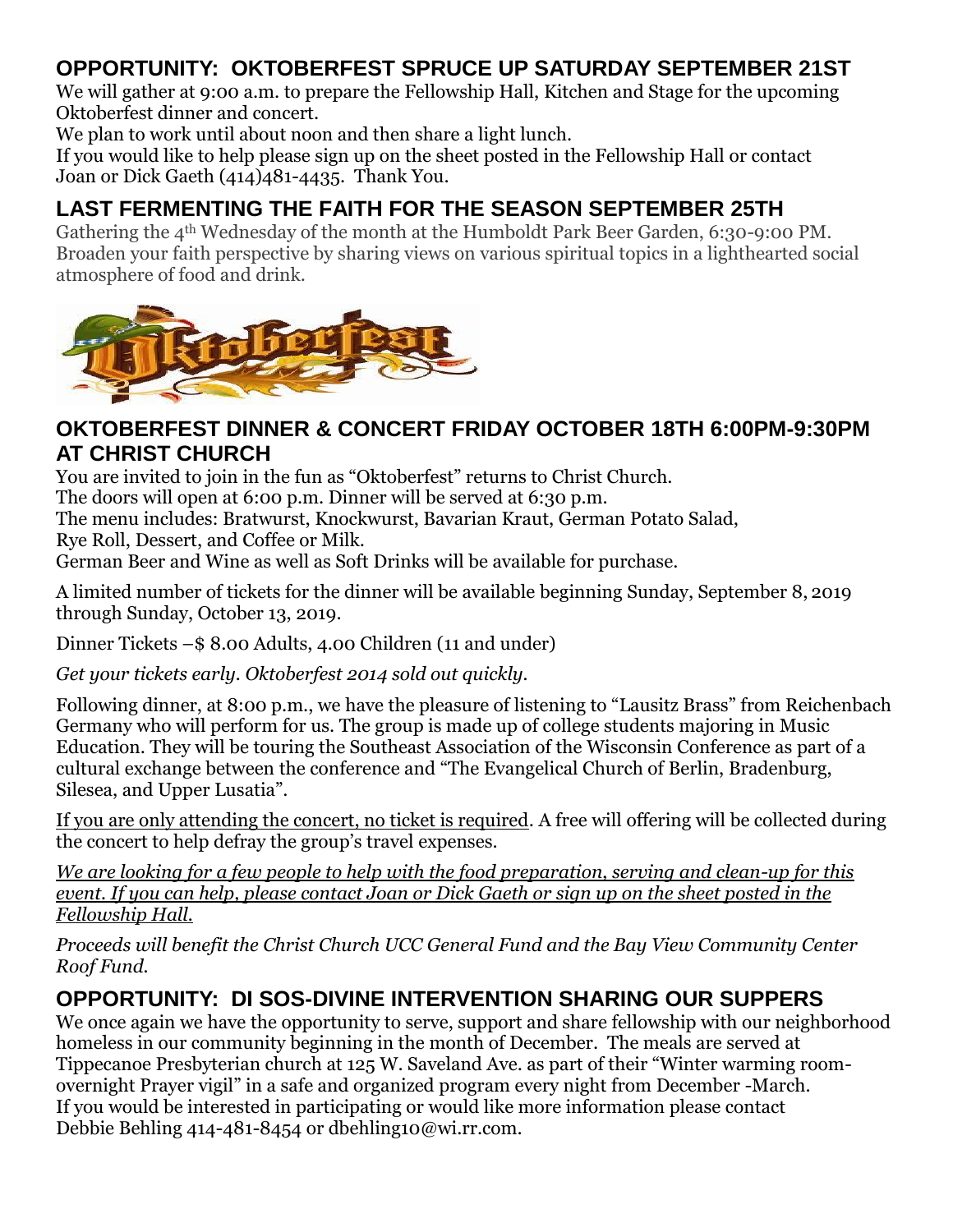## **SAVE THE DATE DECEMBER 8TH LADIES ADVENT TEA**

This year our annual Christ Church ladies Advent Tea is scheduled for Sunday December 8th.

We are fortunate that Pastor Beth Abbott will once again be our speaker.

Start getting your table of 6 or 8 ladies lined up.

For information or questions please contact Carol Dohoney 414-745-8104/ carol0628@att.net

# **SCHEDULE FOR UPCOMING MEETINGS & EVENTS IN SEPTEMBER**

*Regular church office hours resume Tuesday September 10th:* 

*Tuesday-Friday 8:00am-2:00pm unless otherwise noted*

September 1: BVCC Food & Infant Pantry Drive/Collection, BVCC Coin Drive,

Worship with Communion, Coffee Hour 10:30am

September 2: Happy Labor Day! **Announcements for Sunday Sept. 8th submissions due**

September 3: Church staff meeting moved to Tuesday September 10th

September 4-September 6th: Office administrator out of office

September 5: Choir & AA Meeting 7:00pm

September 6: Detlaff-Shalfer Wedding Rehearsal 5:00pm

September 7: Detlaff-Shalfer Wedding 1:00pm

September 8: RALLY SUNDAY!! Last day of BVCC Coin Drive, Choir 8:15am, Worship & Sunday

School 9:30am, Church picnic 10:30am (no coffee hour)

September 9: Property Committee Meeting 7:00pm

September 10: Staff Meeting & Quilters 10:00am

September 11: Announcement submission by end of day

September 12: AA Meeting 7:00pm

September 14: Crochet Class cancelled

September 15: Adult Ed. 8:30am, Worship with communion & Sunday School 9:30am,

Coffee Hour 10:30am

September 17: Council Meeting 6:30pm

September 18: Announcement submissions by end of day

September 18-September 30: Pastor out of town for Military Training

September 19: Social Concerns Meeting 6:00pm.

AA Meeting 7:00pm

September 20: October Chronicles submissions by 10:00am

September 21: "Spruce Up" Day for Oktoberfest 9:00am

September 22: Adult Ed. 8:30am, Worship & Sunday School 9:30am, Coffee Hour 10:30am

September 24: Quilters 10:00am

September 25: Announcement submissions by end of day, Fermenting the Faith 6:00pm Humboldt Park Beer Garden

September 26: Choir & AA Meeting 7:00pm

September 28: Crochet Class 10:00am

September 29: Adult Ed. 8:30am, Worship & Sunday School 9:30am, Coffee Hour 10:30am

# **SAVE THE DATE**

October: Pet Blessing-Date pending October 18: Oktoberfest at Christ Church 6:00pm-9:30pm November 3: Memorial Sunday November 11: Annual Meeting & Stewardship Sunday November 24: "Hanging of the Greens" (Decorating church for the Advent season) December 8: Ladies Advent Tea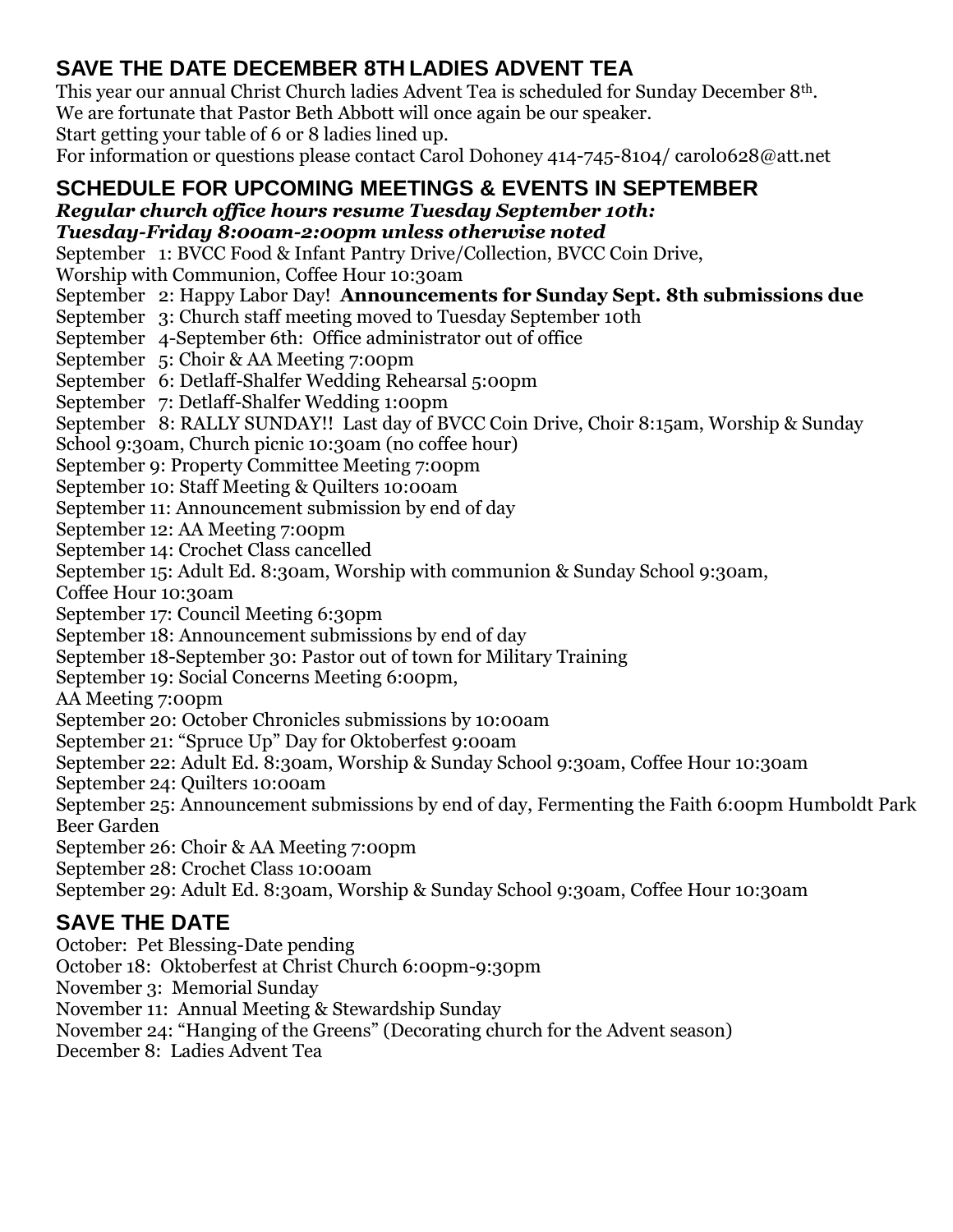### **CHOIR SCHEDULE**

| <b>Rehearsals</b>                                           | 9/5<br>$7 - 8:30$ pm | 9/26<br>$7 - 8:30$ pm | 10/3<br>$7 - 8:30$ pm  | 10/24<br>7-8:30pm     | 10/31<br>$7 - 8:30$ pm | 11/14<br>$7 - 8:30$ pm |  |
|-------------------------------------------------------------|----------------------|-----------------------|------------------------|-----------------------|------------------------|------------------------|--|
|                                                             | 11/21<br>7-8:30pm    | 12/5<br>$7 - 8:30$ pm | 12/12<br>$7 - 8:30$ pm | 12/19<br>7-8:30pm     | 12/24<br><b>TBA</b>    |                        |  |
| <b>Sunday</b><br><b>Rehearsal</b><br>and<br><b>Service</b>  | 9/8<br>$8:15 - 9:15$ | 10/6<br>$8:15 - 9:15$ | 11/3<br>$8:15 - 9:15$  | 12/1<br>$8:15 - 9:15$ |                        |                        |  |
| <b>Special</b><br><b>Service</b><br><b>Christmas</b><br>Eve | 12/24<br><b>TBA</b>  |                       |                        |                       |                        |                        |  |

### **PRAISE TEAM SCHEDULE**

| <b>Rehearsals</b>                                          | 9/4<br>$7 - 8:30pm$   | 9/11<br>$7 - 8:30$ pm       | 10/9<br>$7 - 8:30$ pm  | 10/16<br>7-8:30pm      | 11/6<br>$7 - 8:30$ pm |
|------------------------------------------------------------|-----------------------|-----------------------------|------------------------|------------------------|-----------------------|
|                                                            | 11/6<br>$7 - 8:30$ pm | 11/13<br>8:30 <sub>pm</sub> | 12/4<br>$7 - 8:30$ pm  | 12/11<br>$7 - 8:30$ pm |                       |
| <b>Sunday</b><br><b>Rehearsal</b><br>and<br><b>Service</b> | 9/15<br>$8:15 - 9:15$ | 10/20<br>$8:15-9:15$        | 11/17<br>$8:15 - 9:15$ | 12/15<br>$8:15-9:15$   |                       |



### **USHER SCHEDULE**

| 9/1                | 9/8           | 9/15            | 9/22             | 9/29                   |
|--------------------|---------------|-----------------|------------------|------------------------|
| Brian O'Brien      | Joan Amich    | Julene Flanagan | <b>Ben Clark</b> | Debbie Hansen          |
| <b>Fred Passow</b> | Tom Dohoney   | Katelyn O'Brien | Chelsea Clark    | Mary Ann Mowery        |
| Danette Volz       | Carol Dohoney | Fred Passow     | Brian O'Brien    | <b>Chuck Terlinden</b> |
| Renolle Volz       | Debbie Hansen | Dave Wareham    | Chuck Terlinden  | ∣ Mike Thomae          |
|                    |               |                 |                  |                        |

### **LENOX STREET PARKING HELPER SCHEDULE**

| $\vert \mathbf{9}/\mathbf{1} \vert$<br>Chuck Terlinden The Wicks The Pisareks | q/8 | 19/15 | 9/22 | $\vert 9/29 \vert$<br>The Dohoneys   The Warehams |
|-------------------------------------------------------------------------------|-----|-------|------|---------------------------------------------------|
|                                                                               |     |       |      |                                                   |

### **GREETER SCHEDULE**

| <b>Oklahoma</b>        | 9/1                   | 9/8                         | 9/15                       | 9/22                          | 9/29                                               |
|------------------------|-----------------------|-----------------------------|----------------------------|-------------------------------|----------------------------------------------------|
| <b>Street</b>          | Amy Cox               | <b>Judy Borkowicz</b>       | Joan Amich                 | <b>Judy Borkowicz</b>         | <b>Kathy Schroeder</b>                             |
| Lenox<br><b>Street</b> | 9/1<br>The<br>Goebels | 9/8<br>The Berger<br>Family | 9/15<br>The Vail<br>Family | 9/22<br>The Pfeifer<br>Family | 9/29<br>Doris Piacentine &<br><b>Joyce Neumann</b> |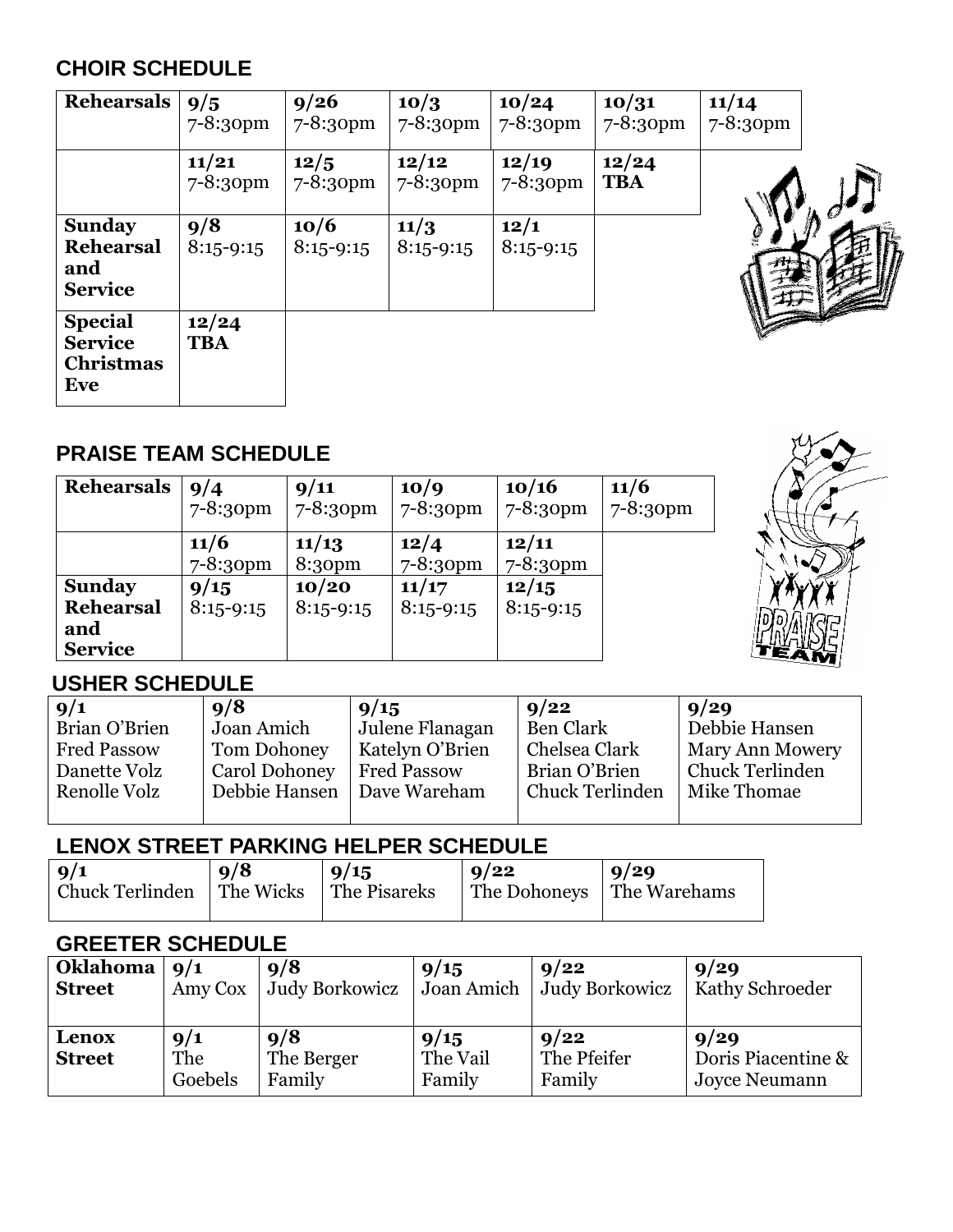### **COFFEE HOUR VOLUNTEERS SCHEDULE**

| $\frac{9}{1}$    | $\frac{9}{8}$ | 9/15                                | 9/22 | 9/29                    |
|------------------|---------------|-------------------------------------|------|-------------------------|
| Volunteer Needed | Church Picnic | Volunteer Needed   Volunteer Needed |      | <b>Solunteer Needed</b> |

#### **WEEKLY SCRIPTURES**

| 9/1  | Jeremiah 2:4-13<br>Psalm 81:1, 10-16        | Sirach 10:12-18<br>Proverbs $25:6-7$ &<br>Psalm 112 | Hebrews 13:1-8, 15-16      | Luke 14:1,7-14 |
|------|---------------------------------------------|-----------------------------------------------------|----------------------------|----------------|
| 9/8  | Jeremiah 18:1-11<br>Psalm 139:1-6, 13-18    | Deuteronomy 30:15-20<br>Psalm 1                     | Philemon <sub>1:1-21</sub> | Luke 14:25-33  |
| 9/15 | Jeremiah4:11-12, 22-28<br>Psalms 14         | Exodus 32:7-14<br>Psalm 51:1-10                     | 1Timothy 1:12-17           | Luke 15:1-10   |
| 9/22 | Jeremiah 8:18-9:1<br>Psalms $79:1-9$        | Amos 8:4-7<br>Psalm $113$                           | 1Timothy 2:1-7             | Luke 16:1-13   |
| 9/29 | Jeremiah32:1-3a, 6-15<br>Psalm 91:1-6,14-16 | Amos 6:1a, 4-7<br>Psalm 146                         | 1Timothy 6:6-19            | Luke 16:19-31  |

### **LITURGIST SCHEDULE**

| 9/1<br>Dean Kothrade   Andy Oren | q/8 | 9/15 | 9/22<br>Dick Gaeth   Diane Bingheim   Randene Wick | $\vert 9/29 \vert$ |
|----------------------------------|-----|------|----------------------------------------------------|--------------------|
|                                  |     |      |                                                    |                    |

### **BIRTHDAYS**

Happy Birthday to all these wonder folks!

**SEPTEMBER 3** Rebecca Berger Brad Bingheim Ryan Gaeth Lynn Schmeling **SEPTEMBER 6** Ella Mlecki **SEPTEMBER 9**  Tiffany Buell **SEPTEMBER 11** Charlotte Stark **SEPTEMBER 13** Marian Witter **SEPTEMBER 15** David Hansen **SEPTEMBER 13** Marian Witter

**SEPTEMBER 15** David Hansen **SEPTEMBER 17** Jack Tremarello **SEPTEMBER 19** Jill Unglaub **SEPTEMBER 20** Pat Popp **SEPTEMBER 21** Brad Boyle Melissa Wells-Nyklewicz **SEPTEMBER 22** Bob Fine Elias Franco **SEPTEMBER 23** Jean Flynn Madeline Norton

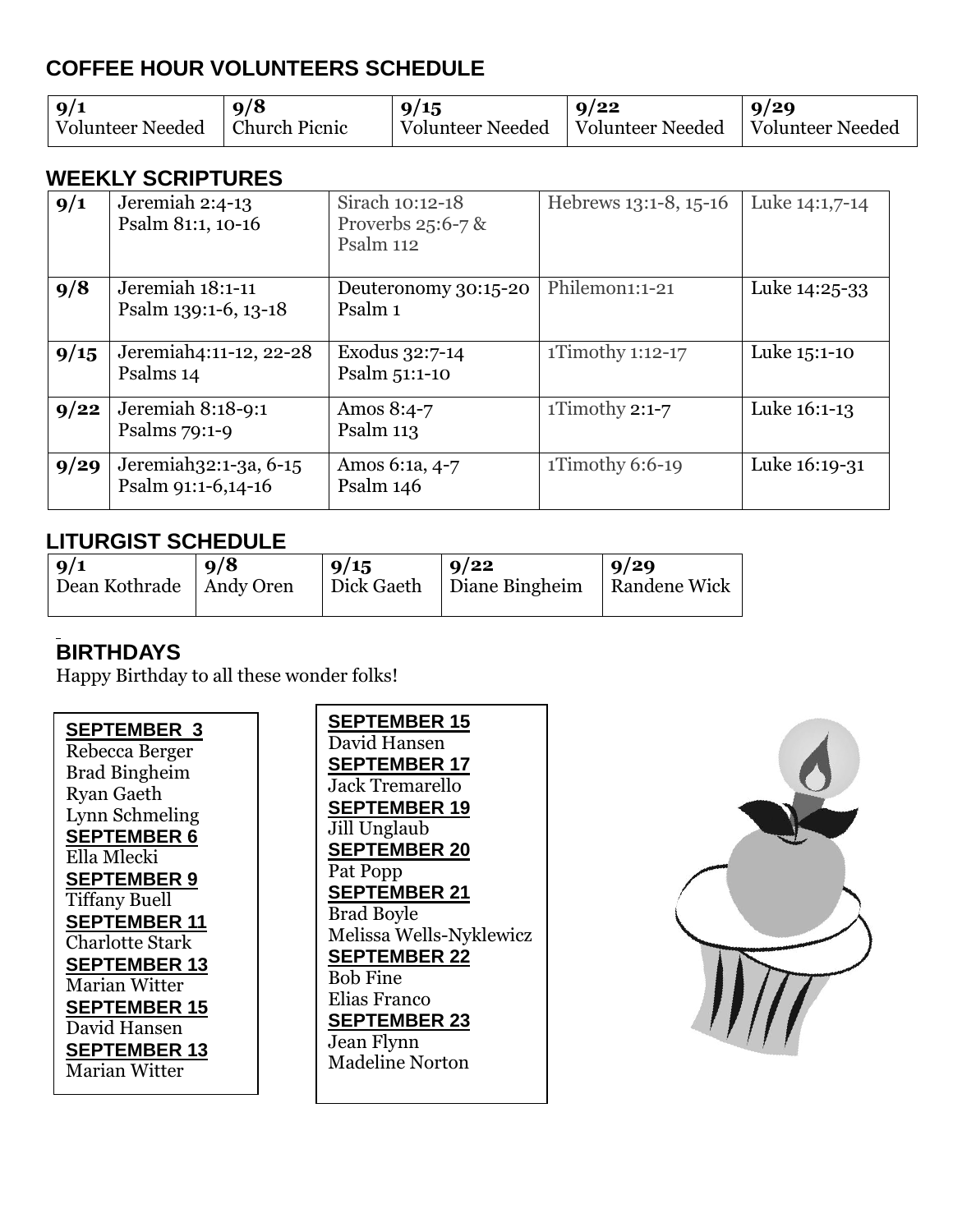### **THANKS**

~Thank you to all of you who helped feed Habitat For Humanity workers! Your generous offering of food and money allowed us to provide a beautiful lunch for 90 people. They are very appreciative of the delicious lunch that Christ Church provides and they send a huge "thank you!" Pam Kothrade ~Thank you to all that contributed to the Arts and Science Literacy Camp (ASLC) snack ingathering -- - Church Church supplied two weeks of snacks for 50 youngsters (500 snack items = 2 weeks x 50 campers x 5 days per week), that's a lot of mouth fulls!!!! Likewise, our congregation provided two days of lunches for students arriving at ASLC from our partner church Hephatha Lutheran. JWD--- Job Well Done Christ Church!

~Thank you to the following for making donations at the concert towards the purchase of a used baby grand piano to replace our failing Clavinova. Brad & Nancy Charles in memory of Roland Frank Beine & Fava Jean Charles, Dan & Sonia Stark in memory of Mary Kennedy, Brian & Kim O'Brien in memory of Lenny Borkowicz, Danette Volz, Nancy Kaye in memory of James F. Kaye, Sue Steinhauer in memory of Harold, Doris & Mike, Joyce Jakimczyk in memory of Ed Jakimczyk, Ken & Sue Klockow in memory of Matt Klockow, Tom & Carol Dohoney, Gloria Konkel in memory of Maggie Jorgenson and deceased choir members, Doris Piacentine in memory of Edward Piacentine, Richard D. Marcus, and Julie & Andy Oren. ~A thank you was received from Tippe Church. "Thank you for opening your doors in June to share a hot meal with those experiencing homelessness. Tippecanoe's Divine Intervention Ministry to the homeless is sustained through the support of fellow faith communities like you.

Thank you for your support!" Crystal, on behalf of Tippe Church.

# **CONGRATULATIONS**

We congratulate members Joe & Katie Seguin on the birth of their 1<sup>st</sup> child, Amelia Faith Seguin. She arrived Tuesday July 30th, 2019. We also congratulate members and 1 st time Grandparents Joe and Barb Heino and 1st time Great grandma, Marion Schoenfeld. Best wishes to all.

# **PRAYER REQUESTS**

~Please keep Howard Fritsch in your prayer as he is now in rehab at South Po inte facility at 4500 W. Loomis Road Room 109B Greenfield Wi.

~Please keep Doris Mayeshiba in your prayers as she heals from back surgery and infection. Both Howard and Doris appreciate all of your thoughts, well wishes and prayers. They both enjoy short visits and cards.

### **SHARING IN OUR SPONSORSHIP OF DAWA CHOEDON**

Please remember that the Christ Church Council has voted to sponsor a child through "Global Ministries" (Relief organization of UCC & Christian Church-Disciples of Christ). Yes, we are all very excited about our sponsored child, Dawa Choedon.

Dawa is 12 years old and lives in Lhaze Zong in Tibet. Both her father and mother are farmers. She has 2 sisters. Since Dawa's parents are poor they have sent all 3 siblings to the Upper Tibetan Children's Village (TCV) for an education.

**The cost of sponsoring Dawa is \$45/month, or \$11.25/week.** We hope to be able to sponsor her for a year with proceeds from our donut hour offering. We are encouraged to write to Dawa so she will know who is sponsoring her and that she may be able to write back to her "family" in the United States. The address to write to her is:

Dawa Choedon /Tenzin Zeden,

Children's Secretary/Tibetan Children's Village Dharamsala Cantt 176216, Distt. Kangra H.P. India